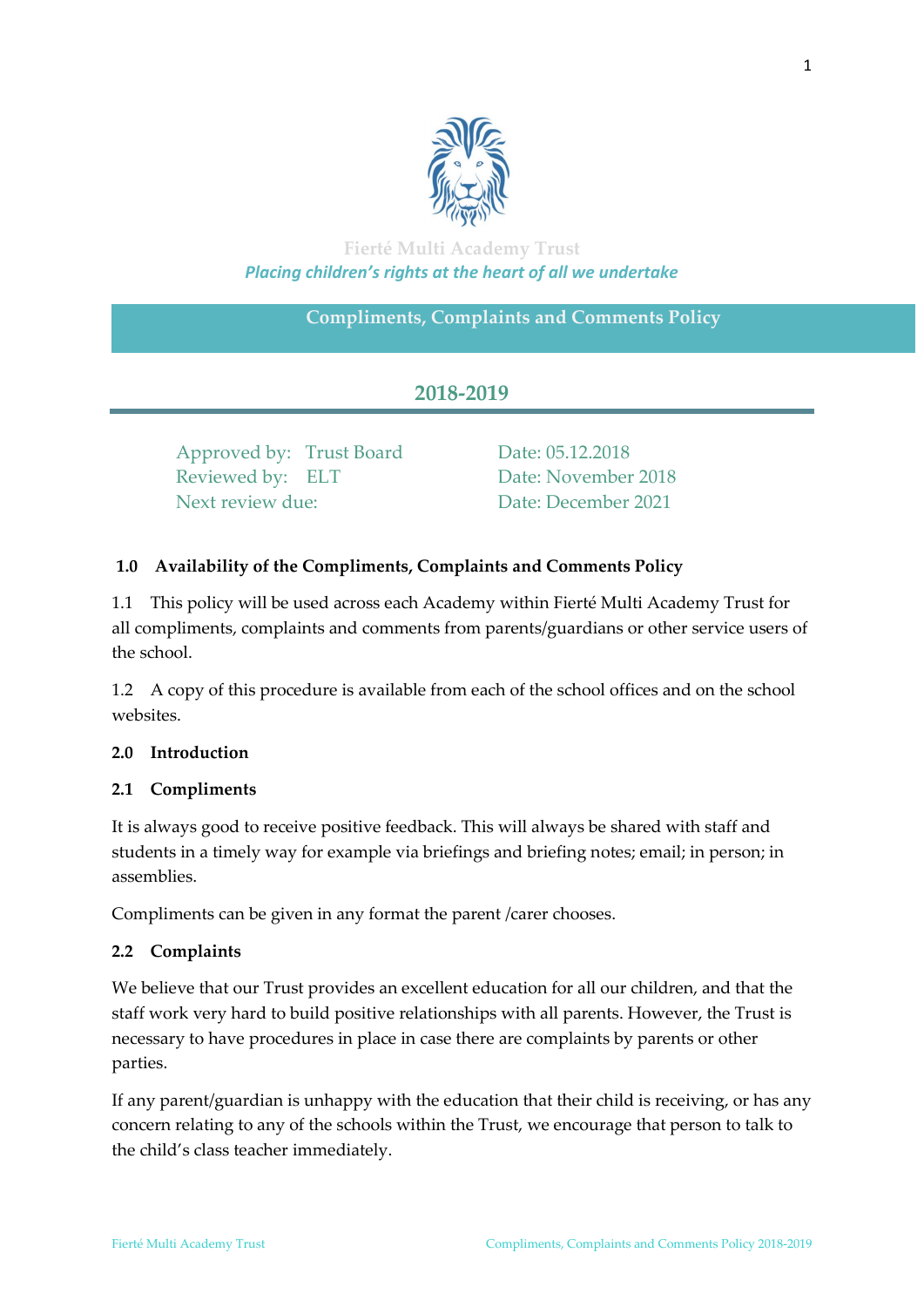We deal with all complaints in compliance with guidance/regulation set out by the Department for Education, The Education Funding Agency (EFA) and The Education (Independent School Standards) Regulations 2014.

We have adopted a three-stage process for dealing with complaints:

- Stage 1 Complaint heard by member of staff
- Stage 2 Complaint heard by Headteacher
- Stage 3 Complaint heard by Complaint Panel

#### **3.0 Aims and Objectives**

3.1 Our Trust aims to be fair, open and honest when dealing with any complaint. When considering a complaint, we endeavour to deal with it as swiftly as possible. We aim to resolve any complaint through dialogue and mutual understanding and, in all cases, we put the interests of the child above all other issues. We provide sufficient opportunity for any complaint to be fully discussed, and then resolved.

#### **4.0 Complaints Procedure**

4.1 Our Complaints Procedure will:

- Encourage resolution of problems by informal means wherever possible;
- Be easily accessible and publicised;
- Be simple to understand and use;
- Be impartial;
- Be non-adversarial;
- Allow swift handling with established time limits for action and keeping people informed of the progress;
- Ensure a full and fair investigation by an independent person where necessary;
- Respect people's desire for confidentiality;
- Address all the points at issue and provide effective response and appropriate redress, where necessary;
- Provide information to the Academy's senior management team to enable services to be improved.

4.2 The Trust will be clear about the difference between a concern and a complaint. We will take concerns seriously at the earliest stage to reduce the numbers that develop into complaints.

4.3 Details of any complaint will be kept confidential except in so far as they need to be shared with people who might contribute to their resolution.

#### **5.0 Stage 1 – Informal Resolution**

5.1 We expect most concerns to be dealt with informally and parents/guardians are encouraged to speak to a member of staff to discuss their concerns. The formal procedures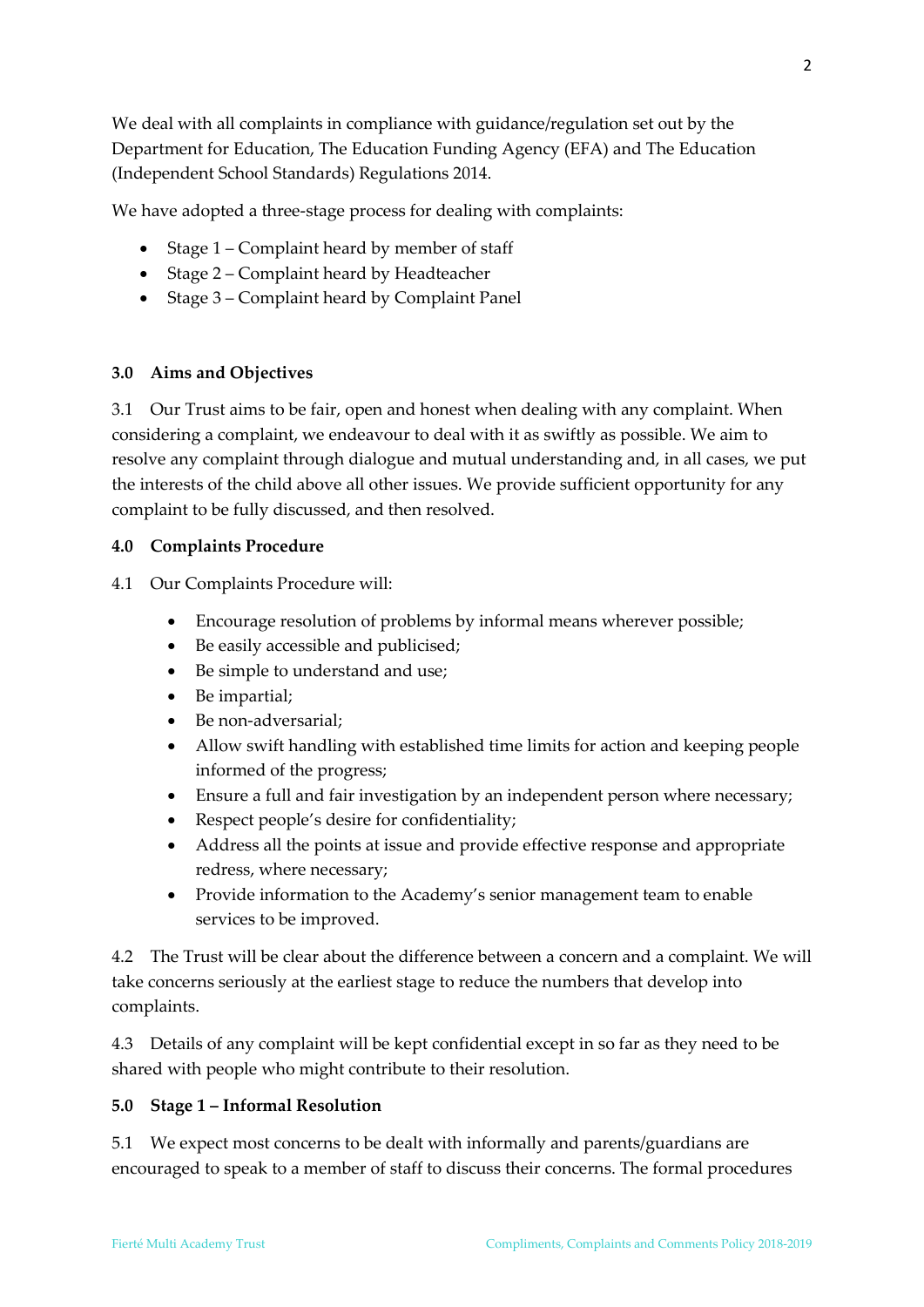set out below should be invoked when initial attempts to resolve the issue are unsuccessful and the person raising the concern remains dissatisfied and wishes to take the matter further.

5.2 If a parent/guardian is concerned about anything to do with the education that we are providing within our Trust, they should, in the first instance, discuss the matter with their child's class teacher. All teachers work very hard to ensure that each child is happy at school and are making good progress; a teacher will always want to know if there is a problem, so that they can take action before the problem seriously affects the child's progress.

5.3 Our Academies operate an open-door policy and as such, parents/guardians may wish to book in some time to talk to the Headteacher if this would be beneficial in resolving your concern informally.

5.4 Should the complaint be about the Headteacher, the Chair of the Local Governing Body will do all they can to resolve the issue informally through a dialogue with the persons concerned.

### **6.0 Stage 2 – Formal Resolution**

6.1 If the complaint cannot be resolved on an informal basis (as set out above), then parents/guardians should put their complaint in writing (using Appendix 1 attached) and hand this in to the Academy for the attention of the Headteacher.

6.2 The Headteacher will consider any such complaint seriously. The complaint will be investigated thoroughly by the Headteacher (or a person delegated to undertake the investigation).

6.3 The Headteacher will decide, after considering the complaint, the appropriate course of action to take.

6.4 In most cases, the Headteacher will meet or speak with the parents/guardians concerned to discuss the matter. If possible, a resolution will be reached at this stage.

6.5 The Headteacher will use reasonable endeavours to speak to or meet parents/guardians within 10 working days of the formal complaint being received.

6.6 Once the Headteacher is satisfied that, so far is practicable, all of the relevant facts have been established, a decision will be made which will be communicated to parents/guardians in writing giving the reasons for the decision. The written decision should be provided no later than 10 working days after speaking with or meeting with parents/guardians to discuss the matter.

6.7 The Academy will hold a written record of all formal complaints, including records of meetings and interviews held in relation to the complaint, and the Academy's decision. The record will be retained for 1 year after the pupil leaves the Academy.

6.8 Should the complaint be about the Headteacher, it will then be considered by the Chair of the Local Governing Board who will follow the above steps.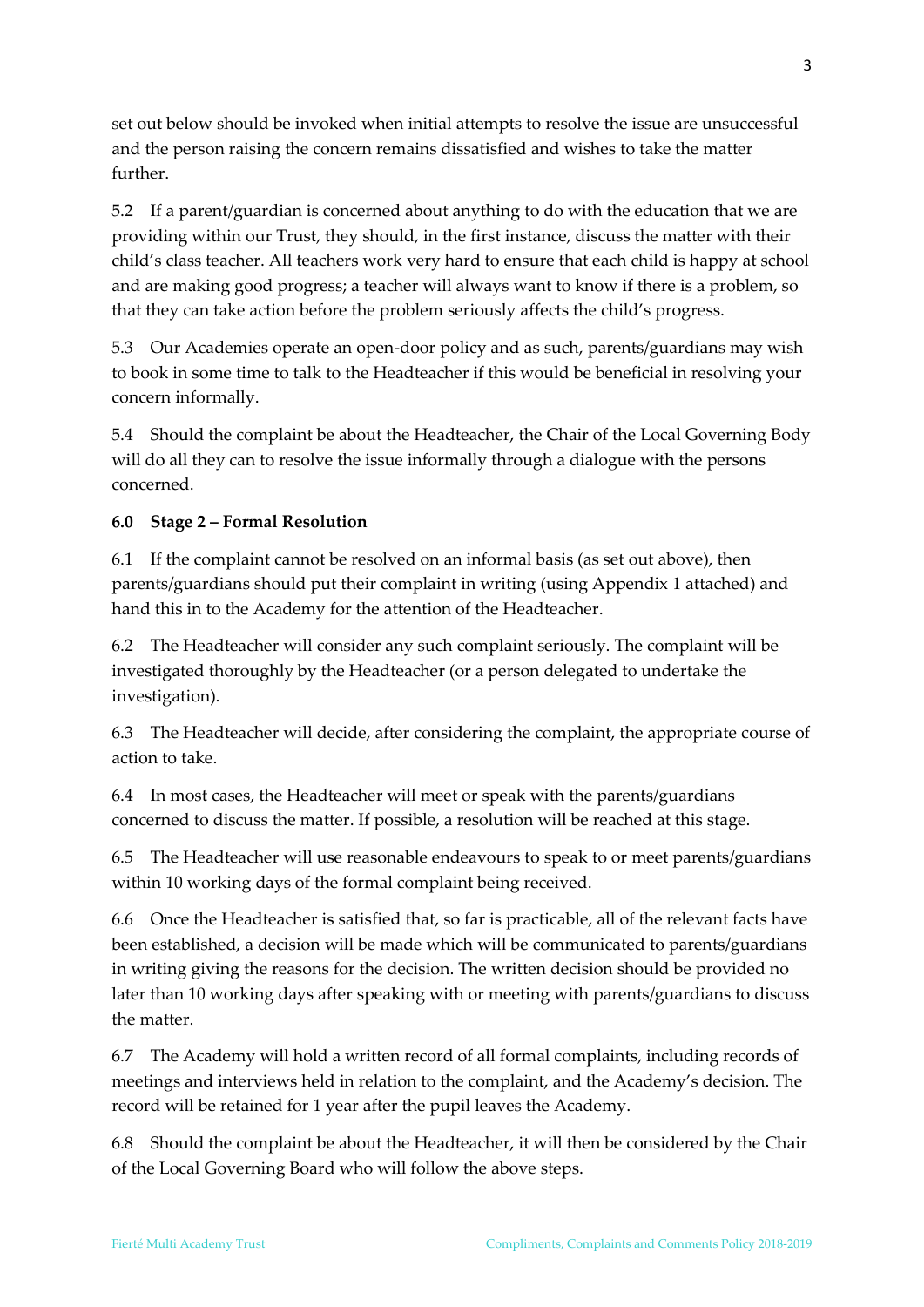6.9 Only if Stage 2 proceedings fail to resolve the matter should a complaint progress to Stage 3.

## **7.0 Stage 3 – Complaint Panel**

7.1 If parents/guardians seek to invoke Stage 3, following failure to reach an earlier resolution with the Headteacher or Chair of Governing Board's decision, in respect of their formal complaint, they may request their complaint is considered by the Complaints Panel. Such a request must be made in writing addressed to the Chair of the Governing Board, c/o the Academy. The Chair of the Governing Board will not be involved in the panel if he/she heard the original complain at stage 2.

7.2 The request for further assessment of the complaint will, for the purposes of this procedure, be known as an 'appeal'.

7.3 Parents/guardians must lodge their appeal in writing within 10 working days of the date of the Academy's decision made in accordance with the Stage 2 procedure. The parents/guardians should provide in writing the complaint(s) made against the Academy and how they believe the complaint has been unsatisfactorily resolved, along with the remedies sought in respect of each.

7.4 The Complaints Panel is only obliged to consider the complaint lodged in this 'initial submission' although they may use their discretion to consider other relevant and related matters that may subsequently arise.

7.5 Where an appeal is received by the Academy, the Academy will, within 5 working days, refer the matter to the Clerk to the Governing Board who will act as Clerk for the Complaints Panel. Where the appeal is received by the Academy during Academy holidays, or within 2 working days of their commencement, the Academy has 5 working days upon commencement of the school term to refer the matter to the Clerk.

7.6 The Clerk provides an independent source of advice on procedure for all parties.

7.7 On receipt of an appeal, the Clerk will then endeavour to convene an independent Complaints Panel hearing as soon as possible, usually no later than 20 school days after receipt of the notification from the parents/guardian that they wish to invoke Stage 3. The Panel date will be dependent upon the availability of the Panel members.

7.8 The Independent Complaints Panel will consist of at least three people who were not directly involved in the complaint and one member of the panel must be independent of the management and running of the school. It is a matter for the Local Governing Body to identify suitably independent individuals who can fulfil the role and responsibility of being the independent member.

7.9 The following are entitled to attend a hearing and/or, submit written representations and address the Panel:

 The parent(s)/guardian(s) who may be accompanied should they wish this to be the case;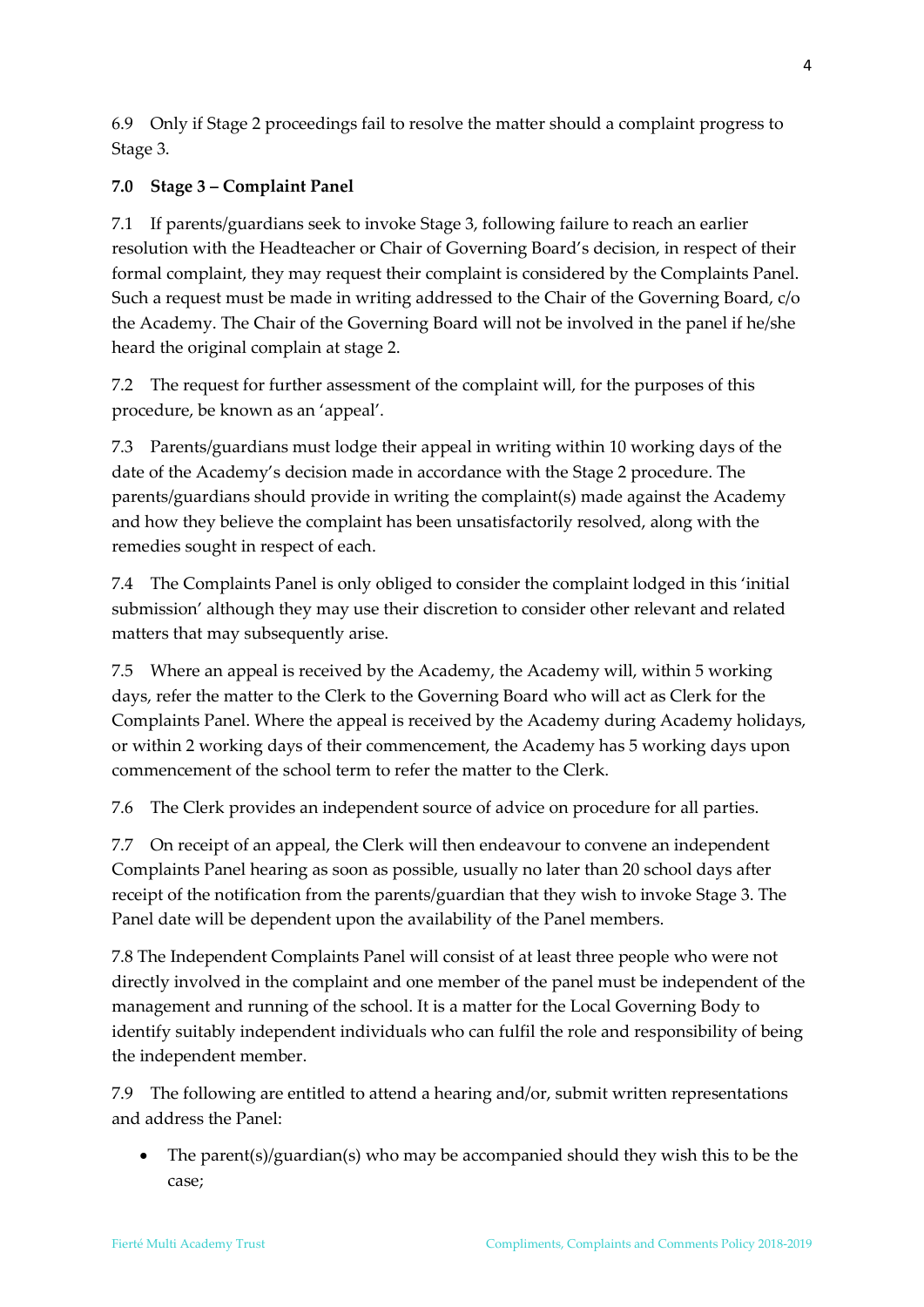- The Headteacher of the Academy;
- Any other interested person whom the Complaints Panel considers to have a reasonable and just interest in the appeal and whose contribution would assist the Panel in their decision-making.

7.10 Where required, the Complaints Panel may request any reports, documents, chronology or other useful information in advance of the hearing. Evidence will be sent to and collated by the Clerk who will distribute the information to the relevant parties in advance of the hearing.

7.11 After due consideration of the facts considered relevant, the Panel will reach a decision, and make recommendations, which it shall complete within 10 working days of the hearing. The decision reached by the Complaints Panel is final.

7.12 There is no further right of appeal to the Academy Trust. All complainants have the right, as a last resort, to contact the Education and Skills Funding Agency (EFSA) if they are not satisfied with the way in which their complaint has been considered. You can contact the EFSA via their complaints form on their website.

### **8.0 Monitoring, Evaluation and review**

8.1 The Fierté Multi Academy Trust will review this policy at least every three years and assess its implementation and effectiveness. The policy will be promoted and implemented throughout each Academy in the Trust.

8.2 The Trust will monitor the complaints procedure, in order to ensure that all complaints are handled properly.

8.3 The Trust will take into account any local or national decisions that affect the complaints process and make any modifications necessary to this policy.